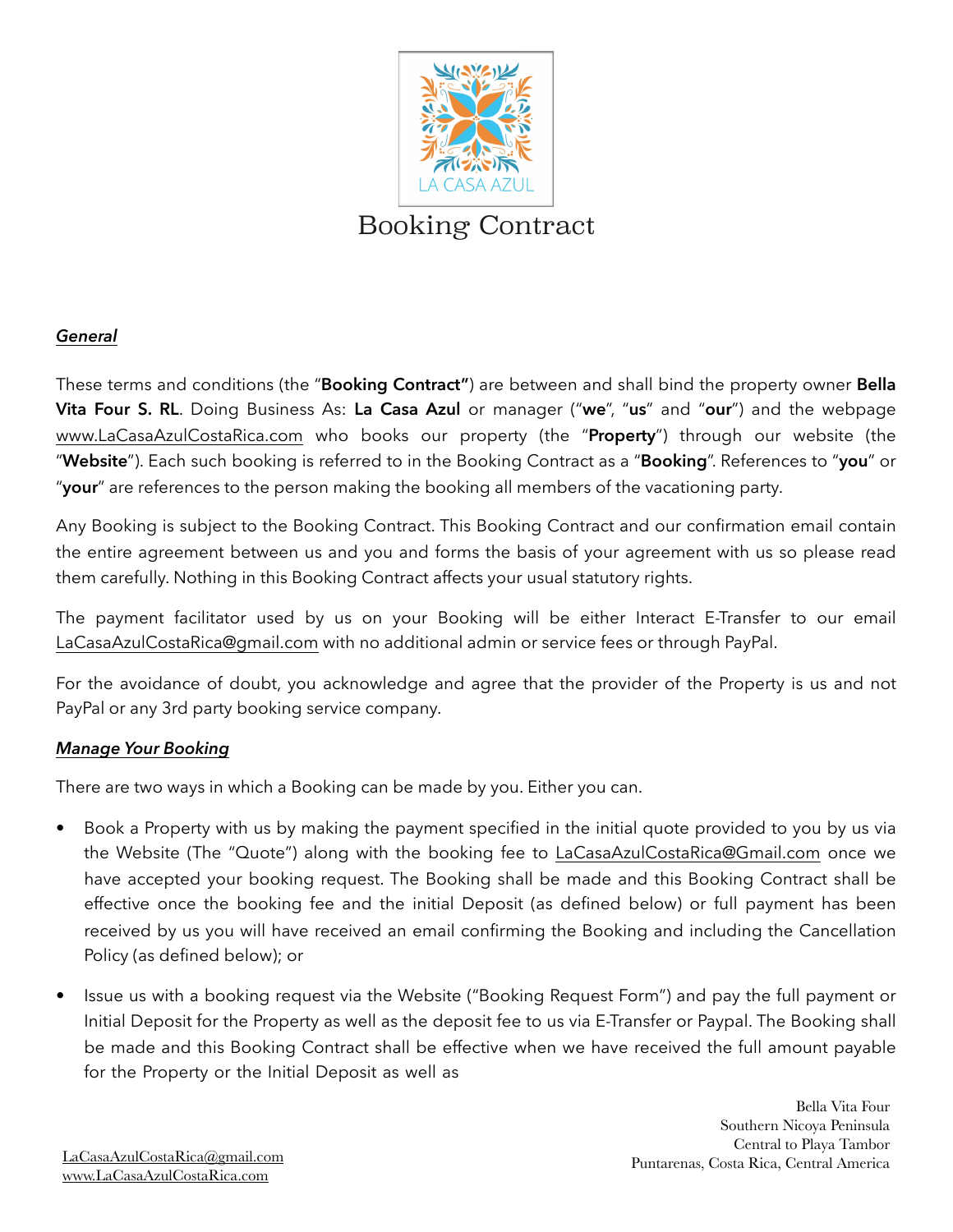the deposit fee.

If the Quote or Booking Request For requires that you:

- make a payment in full, then you must pay the full amount for the Booking and the booking fee to us to reserve the desired booking dates; or
- pay an initial deposit (the "**Initial Deposit**") followed by a balance payment (the "**Balance**"), then you must make both payments to us within the specified time periods.

You shall be required to pay the applicable damage deposit (the "**Damage Deposit**"), cleaning fee and / or any other fees ("**Other Fees**") as set out in the email confirmation as part of your payment in full or your Balance payment (as applicable).

You should carefully check the details of the Quote or Booking Request Form before making any payment to us regarding your Booking, as well as the confirmation email and inform us immediately of any errors or omissions.

Other Fees may include:

- Lost key replacement: \$50
- Hydro: Included for stays less than two weeks. Bookings longer than two weeks will be paid by the renting client based on their own usage. Our team will read the meter upon check in and check out and the direct usage cost will be deducted from the villas security deposit.
- Additional cleaning fees: \$50

# *Paying For Your Booking*

Where you have only paid the booking fee and an Initial Deposit, you are required to send us your payment for the Balance and you may be required to pay the Damage Deposit and/or Other Fees within a certain period prior to the arrival date specified in the email confirmation (the "**Arrival Date**"). If you fail to make the balance payment due to us in full and on time we shall be entitled to treat your Booking as cancelled by you and the Cancellation Policy (as defined below) shall apply.

# *If You Cancel Or Amend Your Booking*

If you need to cancel or amend your Booking you must write email us at [LaCasaAzulCostaRica@gmail.com](mailto:LaCasaAzulCostaRica@gmail.com) as soon as possible. The link to your Booking page in the confirmation email will also enable you to submit a cancellation through the Website, however you should contact us first before cancelling in this manner. A cancellation or amendment will not take effect until we receive confirmation from you. The cancellation policy described in your email confirmation ("**Cancellation Policy**") applies to your Booking and we will refund any amounts due to you in accordance with the agreed Cancellation Policy.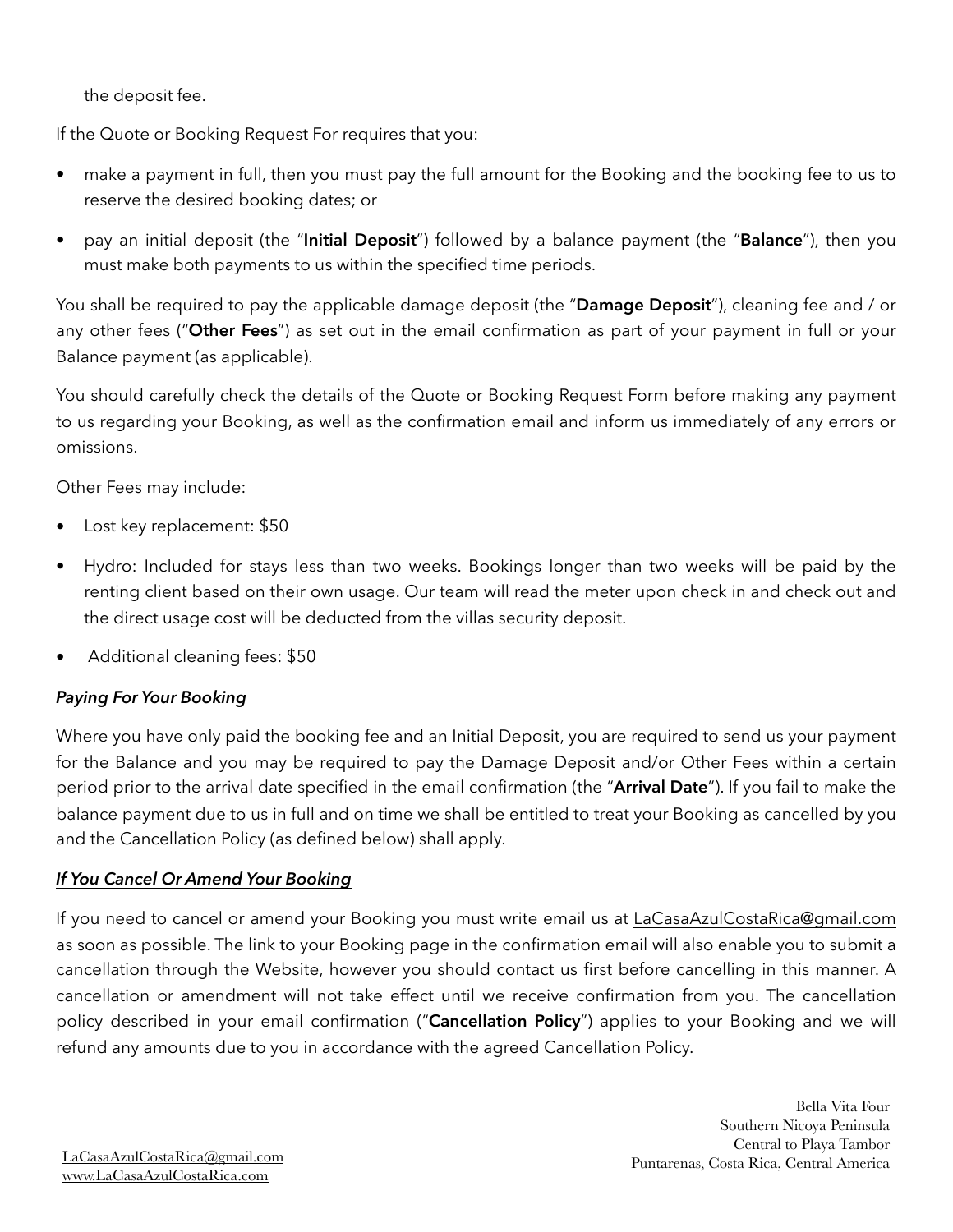In the event that:

- any Balance required from you is not paid in accordance with the timeframes set out in the Cancellation Policy; or
- you do not arrive at the property within 24hrs of your arrival time without notifying us,

Then we shall be entitled to treat your Booking as being cancelled by you and the Cancellation Policy shall apply.

#### *If We Cancel Or Amend Your Booking*

We would not expect to have to make any changes to your Booking once it is agreed between you and us, but sometimes problems occur and we do have to make alterations or, very occasionally cancel Bookings.

If this does happen, we will contact you as soon as reasonably practical to inform you of the cancellation or the change to your Booking. If we cancel your Booking, we will refund you any fees you have already paid to us. However, we will not be liable to refund you for any fees you may have paid to any third party in connection with your holiday (including, without limitation, fees for travel, entertainment, activities or insurance.)

### **The Property**

You can arrive at the Property after the time specified by us on the Arrival Date for your holiday and you must leave by the time specified by us on the departure date we give you. We will let you know these times in writing in advance of your stay.

If your arrival will be delayed, you must contact the person whose details are given on the booking confirmation email so that alternative arrangements can be made. If you fail to do so you may not be able to gain access to the Property. If you fail to arrive by midday on the day after the Arrival Date and you do not advise the contact of your anticipated late arrival we may treat the Booking as having been cancelled by you and we shall be under no obligation to refund you for fees already paid to us. Pease see the Cancellation Policy for further details.

### **Your Obligation**

You agree to comply with the regulations set out in any property manual at the Property as any other regulations reasonably specified by us from time to time and ensure that they are observed by all members of your party. You agree to keep and leave the Property and the furnishings, including items such as kitchen equipment, crockery and glasses clean and in good condition.

You agree not to cause any damage to the walls, doors, windows or any other part of the Property nor to do anything that may be reasonably considered to cause a nuisance or annoyance to us or to any other occupier of adjoining or neighbouring properties.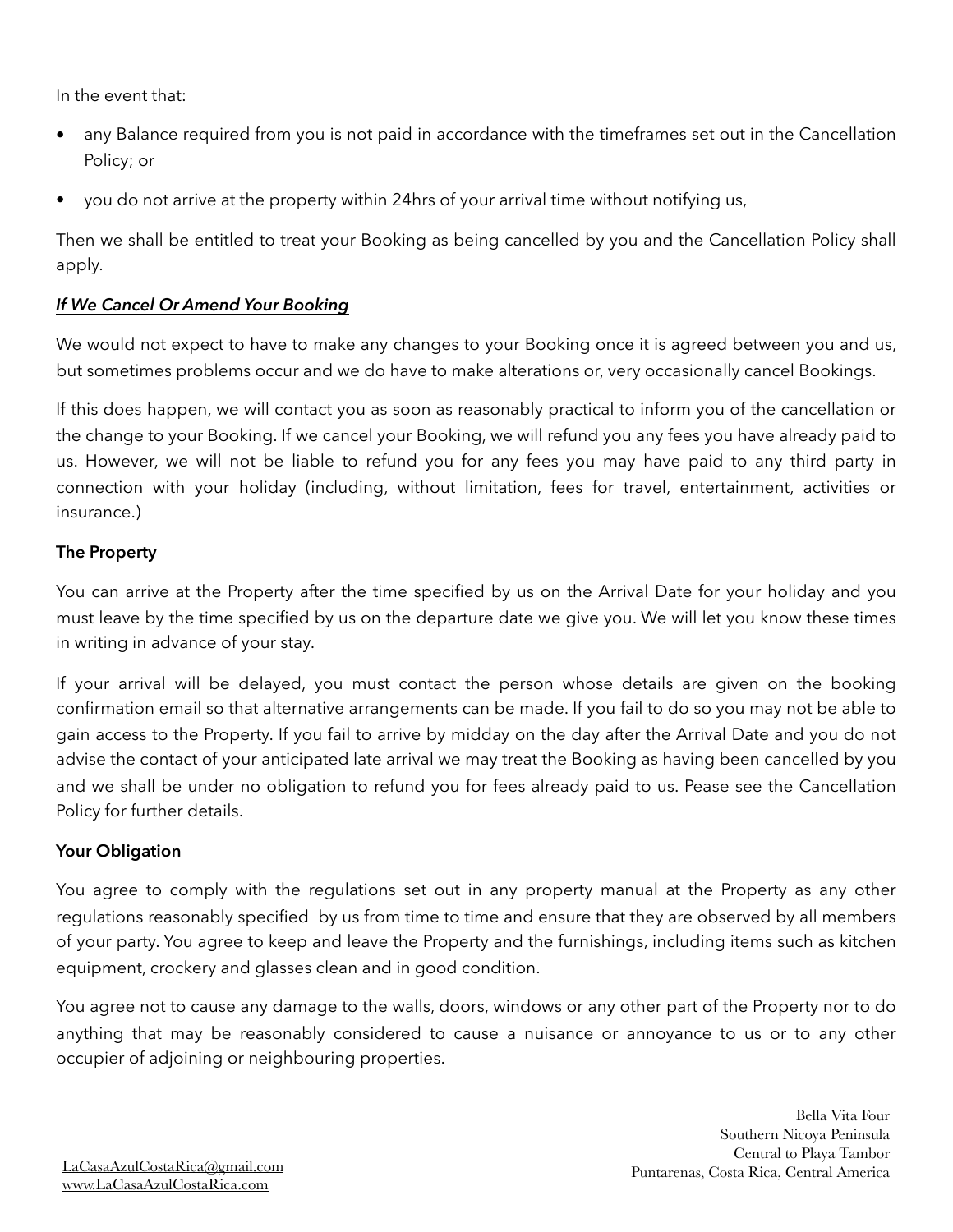You agree to take all necessary steps to safeguard your personal property while at the Property.

You agree to ensure that each member of your party is covered by comprehensive travel insurance (including cancellation, flight delays, loss and damage to baggage and other property) and healthy insurance (including evacuation and repatriation coverage)

You cannot allow more people to stay in the Property than expressly authorized, nor can you significantly change the make up of the party during your stay in the Property, nor can you take your pet into the Property unless permitted by us in writing in advance. If you do so, we can refuse to hand over the Property to you, or can require you to leave it. We will treat any of these circumstances as a cancellation of the Booking by you and we shall be under no obligation to refund you for any fees already paid to us in those circumstances. Any refund will be at our sole discretion.

You agree to allow us or any representative of our success to the Property at any reasonable time during your stay for the purpose of essential repairs, in an emergency or to ensure you are complying with this Booking Contract.

### *Complaints*

Every effort has been made to ensure that you have an enjoyable and memorable holiday. If however, you have any cause for complaint it is important that remedial action is taken as soon as possible.

It is essential that you contact us if any problem arises so that it can be speedily resolved. It is often extremely difficult (and sometimes impossible) to resolve problems properly unless we are promptly notified. Discussions of any criticisms with us whilst you are in residence at the Property will usually enable any shortcomings to be rectified straightaway. In particular, complaints of a transient nature (for example, regarding preparation or heating of the Property) cannot possibly be investigated unless registered whilst you are in residence at the Property.

If any complaint cannot be resolved during your holiday, you must email us with full details within 28 days of the end of your Booking.

For the avoidance of doubt, you shall always contact us if you have any complaint in relation to your Booking or Property.

# *Limit Of Liability*

Our maximum liability for losses you suffer as a result of us acting in breach of this Booking Contract is strictly limited to the amounts received by us in relation to your Booking. We shall not be liable for any losses which are not a foreseeable consequence of us breaching this Booking Contract. Losses are foreseeable where they could be contemplated by you and us at the time your Booking is confirmed by us.

Your Booking is made as a consumer for the purpose of a holiday and you acknowledge that we will not be liable for any business losses howsoever suffered or